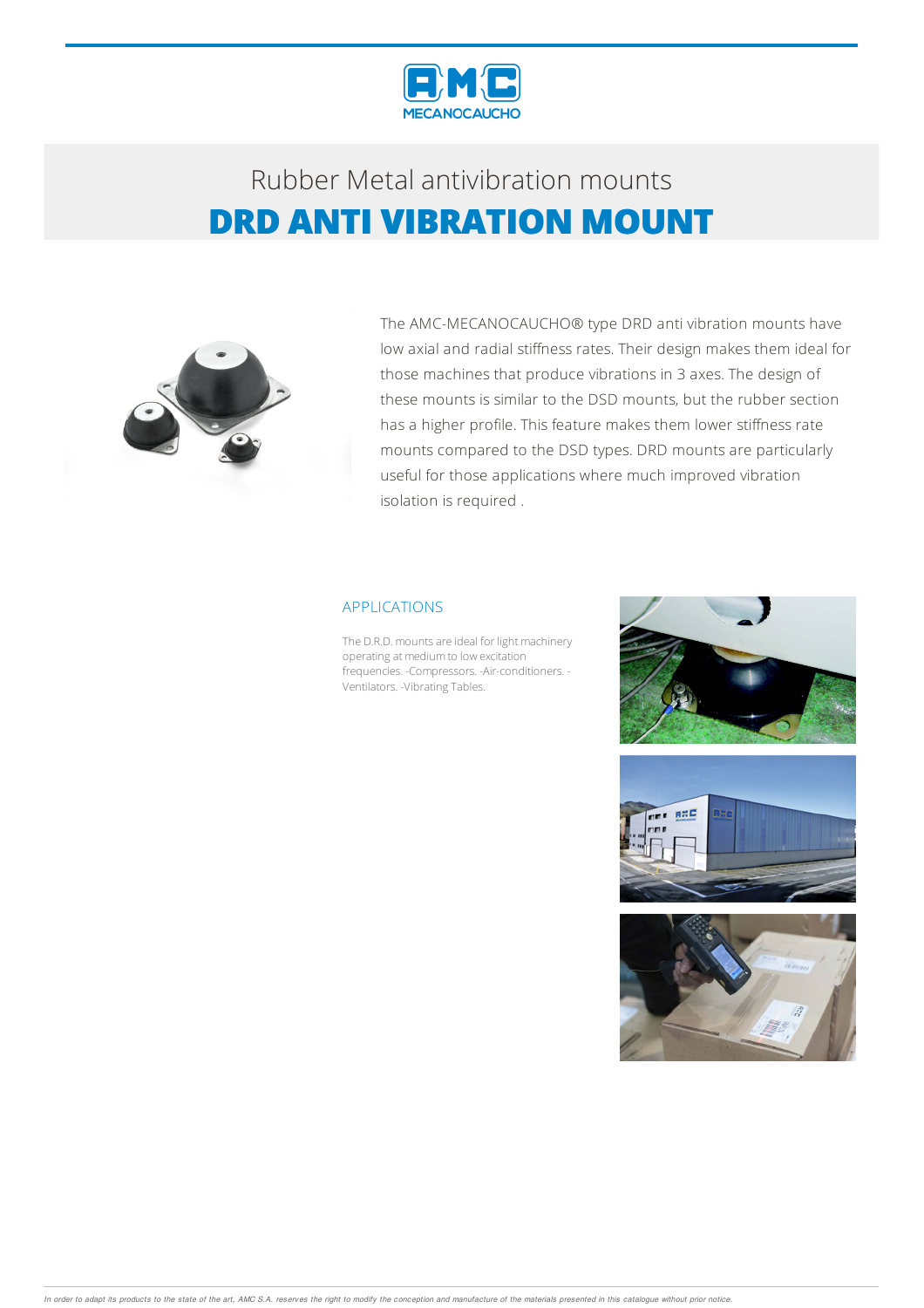

# Rubber Metal antivibration mounts **DRD ANTI VIBRATION MOUNT**

DRAWINGS



### DIMENSIONS

| <b>Type</b>    | $A$ <sub>(mm.)</sub> | B<br>(mm.) | $\mathsf{C}$<br>(mm.) | D<br>(mm.) | $E$ <sub>(mm.)</sub> | F<br>(mm.)     | $\mathbf{G}$ <sub>(mm.)</sub> | $\underset{\left(\mathrm{gr.}\right)}{\mathsf{Weight}}$ | Load<br>(kg.) | <b>Shore</b> | Code   |
|----------------|----------------------|------------|-----------------------|------------|----------------------|----------------|-------------------------------|---------------------------------------------------------|---------------|--------------|--------|
| <b>DRD 45</b>  | 33                   | 25         | $M-8$                 | 66         | 85                   | $\overline{2}$ | 8                             | 70                                                      | 20            | 45 Sh        | 175081 |
|                |                      |            |                       |            |                      |                |                               |                                                         | 50            | 60 Sh        | 175083 |
| <b>DRD 65</b>  | 52                   | 35         | $M-10$                | 92         | 114                  | 2,5            | 10,5                          | 170                                                     | 40            | 45 Sh        | 175001 |
|                |                      |            |                       |            |                      |                |                               |                                                         | 75            | 60 Sh        | 175002 |
| <b>DRD 85</b>  | 52                   | 40         | $M-10$                | 110        | 136                  | 3              | 11,5                          | 303                                                     | 75            | 45 Sh        | 175003 |
|                |                      |            |                       |            |                      |                |                               |                                                         | 120           | 60 Sh        | 175004 |
|                |                      |            |                       |            |                      |                |                               |                                                         | 185           | 75 Sh        | 175013 |
| <b>DRD 90</b>  | 57,5                 | 45         | $M-10$                | 125        | 150                  | 3              | 12,5                          | 430                                                     | 130           | 45 Sh        | 175021 |
|                |                      |            |                       |            |                      |                |                               |                                                         | 220           | 60 Sh        | 175022 |
|                |                      |            |                       |            |                      |                |                               |                                                         | 275           | 75 Sh        | 175023 |
| <b>DRD 130</b> | 78                   | 63         | $M-12$                | 120        | 150                  | 5              | 14,5                          | 1080                                                    | 280           | 45 Sh        | 175031 |
|                |                      |            |                       |            |                      |                |                               |                                                         | 500           | 60 Sh        | 175032 |
|                |                      |            |                       |            |                      |                |                               |                                                         | 625           | 75 Sh        | 175033 |
| <b>DRD 170</b> | 100                  | 84         | M-16                  | 160        | 200                  | $\overline{4}$ | 14,5                          | 2390                                                    | 380           | 45 Sh        | 175036 |
|                |                      |            |                       |            |                      |                |                               |                                                         | 750           | 60 Sh        | 175037 |
|                |                      |            |                       |            |                      |                |                               |                                                         | 930           | 75 Sh        | 175038 |
| <b>DRD 250</b> | 187                  | 158        | $M-24$                | 250        | 310                  | 6              | 18,5                          | 10400                                                   | 1400          | 45 Sh        | 175041 |
|                |                      |            |                       |            |                      |                |                               |                                                         | 2500          | 60 Sh        | 175042 |
|                |                      |            |                       |            |                      |                |                               |                                                         | 3150          | 75 Sh        | 175044 |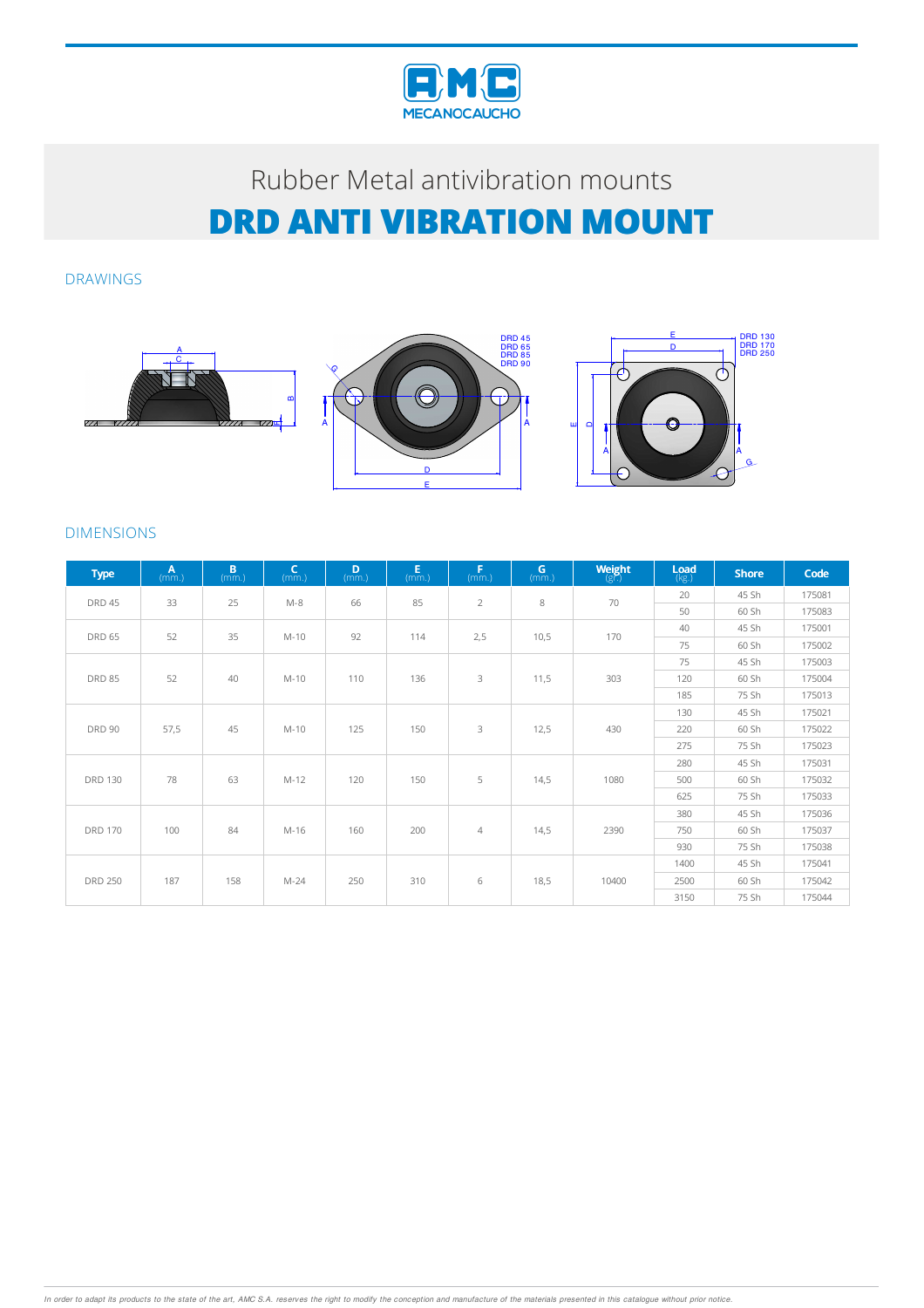

# Rubber Metal antivibration mounts **DRD ANTI VIBRATION MOUNT**

### ELASTICAL PROPERTIES



#### LOAD DEFLECTION GRAPHS MECANOCAUCHO® Type DRD